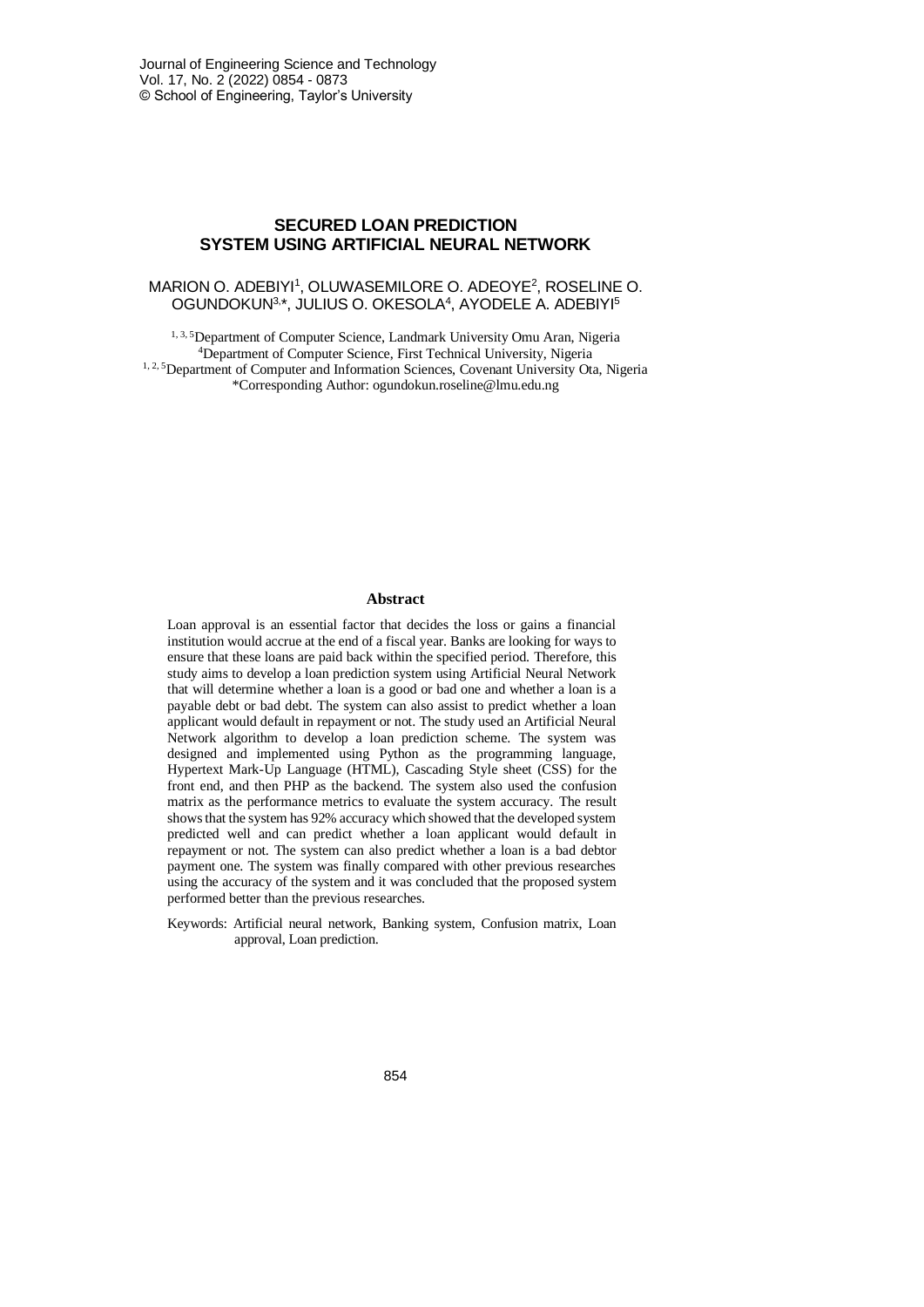### **1. Introduction**

Lending out cash is one of the critical responsibilities of a bank. Nowadays, there are many risks associated with bank lending currency, as a monetary institution, one of its duties is to minimize menaces from lending [1]. Of late, banks have progressively employed credit recording practices to assess the loan requests they got from clients. Credit counting is a way of mitigating menace by depicting the customer's creditworthiness. The credit counting model is usually established by fiscal institutions and financial experts to help in the evaluation process of loan collection to categorize customers' loans into bad credit or good credit. Bad credit is one in which repayment of the loan at a due time is not always possible while good credit is that which is paid in due time [2]. As the banking processes continued to evolve and more people started banking, we saw so many drawbacks in the credit scoring model such as insufficient economic and manpower which is due to the ever-increasing population [2].

The accumulation of bad debt caused by bad credit has resulted in the bankruptcy of banks. This is because the borrower refuses to return money that was meant to serve the interests of depositors and meet their expenses. The depositors, in turn, start to withdraw their money from the bank leading to a shortage of cash in the bank and thereby resulting in a loss. If a similar situation happens in all banks, the entire economy would be affected. Key employees such as the manager are unfairly sacked due to the non-payment of loans [2]. The omen is usually on the manager whether to approve loans or not. Since the manager can't properly predict whether the loan would be payable or not, he or she bears the brunt for their decision. Banks, therefore, tend to lay off staff to reduce the financial burden. Theorems can be formulated. With the knowledge or data accumulated we can be able to identify and analyse trends such as what age group hardly pays back loans. This information may be useful in formulating a hypothesis that can eventually lead to a theorem [3].

Banking Industry has accumulated a lot of data mostly from customer's transactions, business financial statements, and payment records, etc. This data when effectively used and analysed can help to gain competitive advantage and to predict customer's creditworthiness thereby avoiding risky transactions [3]. Data mining can be employed to perform a very key role to attain these efforts [3, 4]. Data mining is an uninterrupted procedure that syndicates business knowledge, machine learning approaches, and devices and great volumes of correct and important information to ensure the finding of non-intuitive perceptions concealed in the establishment's company information. The information gotten from the trends can help an organization to formulate new strategies that would help the organization's relationship with its consumers and staff. Data mining techniques are classified into two main categories such as statistical methods and artificial intelligence [3, 4].

A statistical method, the most commonly used technique for loan prediction is the logistic regression and discriminant analysis. A logical regression model explains that the right function of the fitted likelihood of the event is a linear role of the perceived variables of the available explanatory values [3, 5]. Discriminant analysis is also known as fisher's rule that deals with the linear blending of descriptive variables that distinguish superlative between a priori defined groups [3]. To accomplish this, one would have to make the best use of the between-group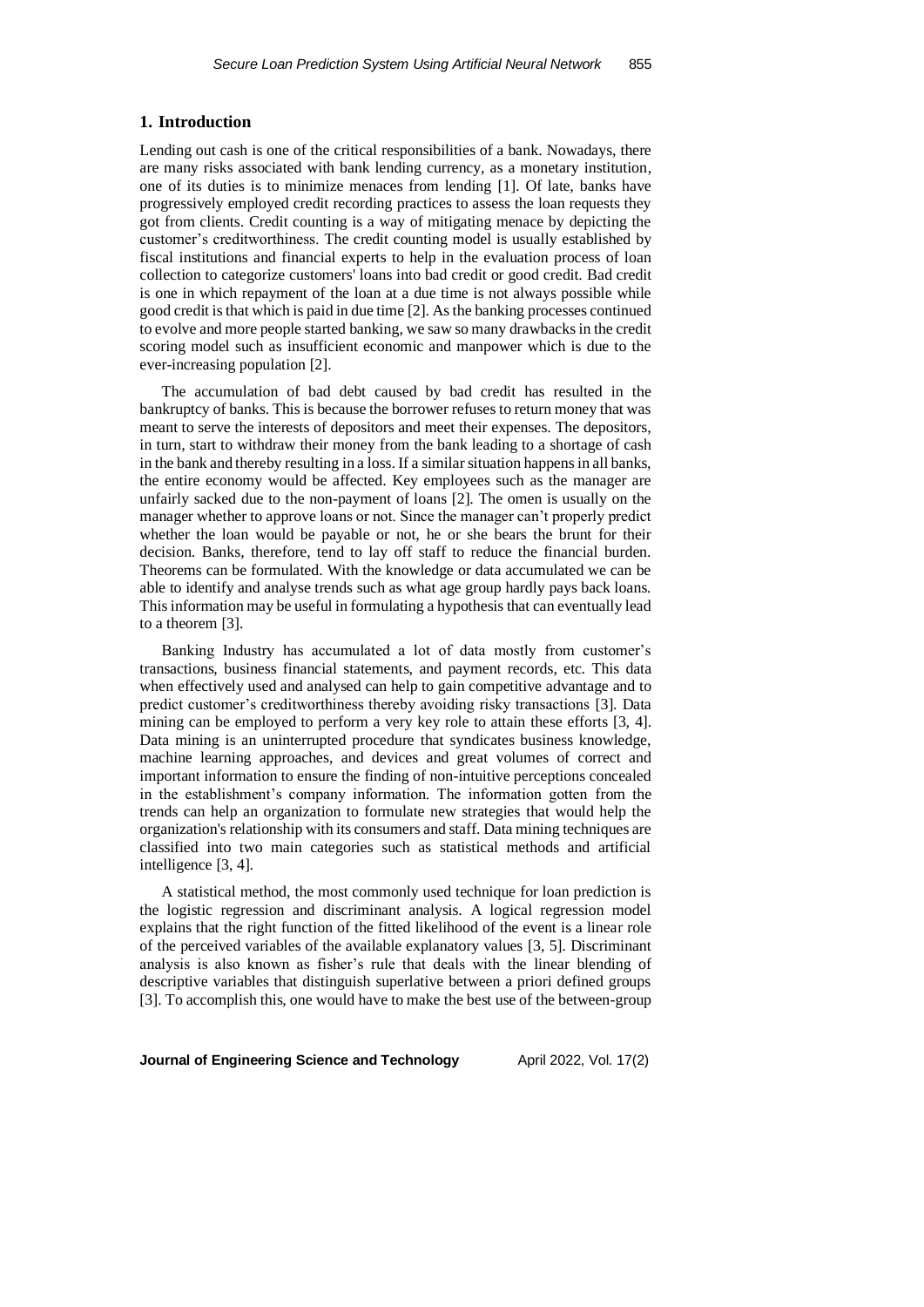modification that is similar to the within collection variance. One of the advantages of the statistical methods is that they are not difficult to execute and are also capable of producing outcomes that can easily be interpreted [1]. Artificial intelligence methods include K-nearest neighbor [6, 7], Decision Trees, Neural Networks, Naïve Bayesian classifier, Genetic programming, and Support vector machine models. AI technique is mostly used whereas the dependent and independent variables reveal multifaceted non-linear relationship [4, 5]. The importance of the study cannot be overemphasized as the system developed will assist in rapid loan disbursement to customers. The prediction of loans makes the loan application process faster. Where organizations don't have to waste time analysing a loan applicant information and can save time.

A financial organization can gain a competitive advantage from the vast amount of knowledge and datasets gathered. These datasets can be evaluated and effectively utilized to help the bank create a unique service that cannot be easily copied. Risk can also be greatly minimized [8]. Risk happens where it is not known what the future result will be however where the many possible results may be expected with some level of certainty from the knowledge of past or existing events. Risk in bank loans includes credit risk, liquidity risk which is the risk that the customers may withdraw too much money at once and interest rate risk when the customers pay back the loan, the interest rate would not be sufficient to earn back the bank money [8].

Therefore, this study aims to develop a loan prediction system using Artificial Neural Network that will determine whether a loan is a good or bad one and whether a loan is a payable debt or bad debt. The system can also assist to predict whether a loan applicant would default in repayment or not.

The remaining part of this paper is structured as follows: Section 2 discusses the previous related research. Section 3 discussed the material and methods used in this study. The results and discussion about the findings discovered in this study were discussed in section 4 while section 5 concluded the paper with concluding remarks and possible future works.

### **2. Literature Review**

This is the study of the computation that makes it possible to perceive, reason, and act. This means making computers comprehend human intelligence [9]. A machine is termed "intelligent" if it can do things that humans can do without being able to differentiate whether it's a human who did it or not. A good AI program always solves a real-life problem and also produces fresh opportunities. AI is used for many purposes from helping experts in various fields solve complex problems to helping providing answers to English questions. At the start of AI most of the applications were designed to show how practical AI is to the world but these days AI is being used by most business organizations to achieve strategic objectives. An intelligent software agent is one that has a reactive, proactive, and intelligent behavior. There are many areas of specialization of artificial intelligence which are game-playing, natural language processing (NLP), Expert systems, neural networks, and robotics [10, 11]. The neural network is usually designed for special programs such as data classification and pattern recognition [9].

A decision support system (DSS) is a computerized information system intended to enable information specialists to choose one of the numerous alternative solutions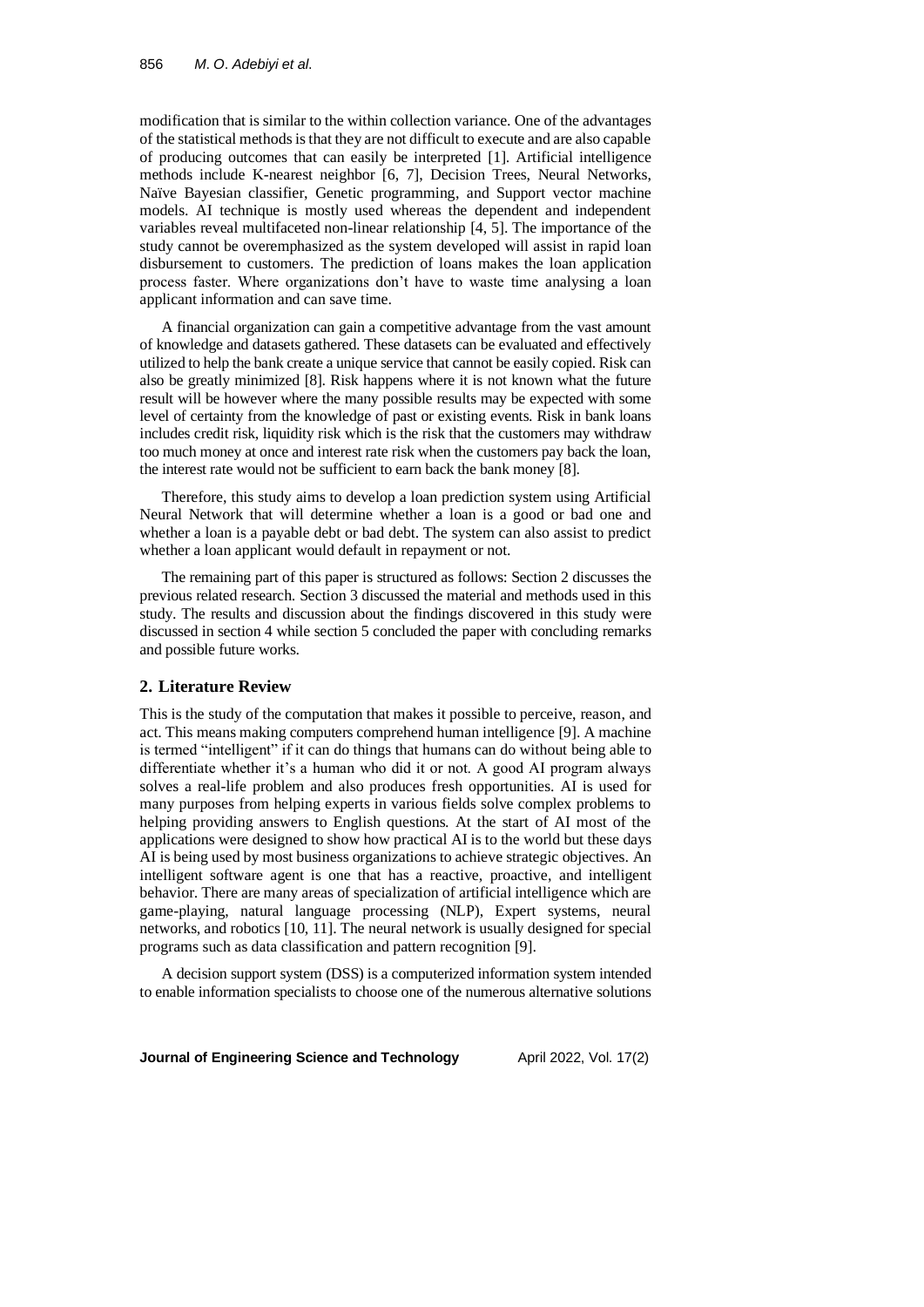to a problem. A decision support system (DSS) is very important for the success of any business. DSS can also be seen as a responsive and flexible graphical interface software system that helps decision-makers mostly people in a position of authority in an organization produce essential facts and information which is derived from raw data, journals, files, user inputs, knowledge stored in the knowledge base to spot a reoccurring trend and pattern to make decisions which would solve problems [12]. Decision support is for the most part utilized as a part of business management and planning procedure, medical service, military, and fundamentally any area in which management will experience complex decision situations [13].

Expert System: is a computer software program that comprises the knowledge and expertise of a human professional in a specific problem field [14]. ESs is a sub-domain of artificial intelligence research. Artificial Intelligence focuses on models that try to emulate how the human brain solves the problem and acquire knowledge. The driving force behind the expert system is to create a system that uses the undocumented knowledge of experts efficiently that even unskilled persons can make use of it. The expert system is being broken down into 2 main subsets that are, the inference engine and the knowledge base. For the Inference engine, the system combines the input data given by the user together with the data relationships. The inference engine thereafter establishes facts from these data and applies rules on it to infer new facts. The inference engine also performs explanation and debugging capabilities. A knowledgebase on the other hand involves the gathering of facts and establishing the connections which exist among them. A knowledgebase is built using a series of IF-THEN rules.

Data mining is a very important process in predictive analytics. Data mining means extracting knowledge or details from a very enormous number of data [15]. Data mining is mostly associated with knowledge discovery in the database (KDD) although data mining is contained in KDD. Data mining functionalities aim at identifying the different types of patterns that are seen in data mining tasks. Data mining tasks are in two categories [15].

- i. Descriptive data mining defines and explains the whole properties or features of the data.
- ii. Predictive data mining: it tries to make inferences on the data and also performs prediction.

Data mining is one of the sections of the method identified as Knowledge Discovery in Databases (KDD). Knowledge discovery in databases deals with the comprehension of important and fundamental patterns in datasets, thereby indicating to the entire process of intellectual exploration from datasets Stevens [16]. Data mining techniques are employed to obtain models from datasets and this data signifies a collection of details. Data mining techniques acquire from datasets, that is, they acquire to envisage the vital outcome from the certain input [16]. This kind of acquiring knowledge doesn't affect the compelling of the data to the workstations' memory, but it develops to modify its perfect to accomplish improved in the future [17].

Numerous studies had been examined in the field of loan prediction using ANN and some other algorithms. Several journals were reviewed and findings from the various journals assisted in the development of the loan prediction system, and they were discussed below.

Sudhakar and Reddy [8] conducted research using the decision tree technique to access the credit risk of a retail bank. This research was conducted to assist the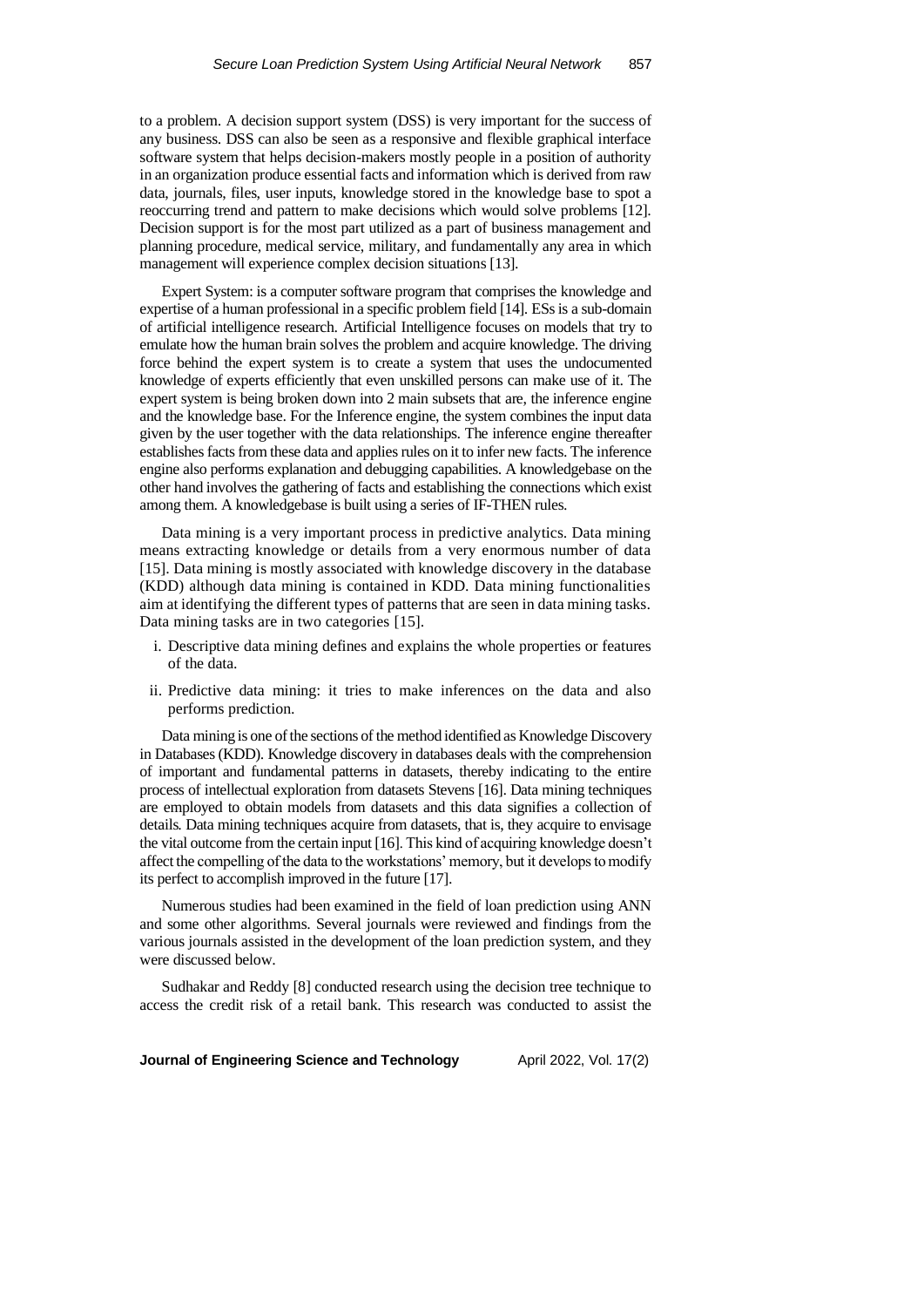banking sector by giving a lot of data to the credit decision making process by minimizing money and time wasted for evaluation of loan and minimizing the level of vulnerability suffered by loan officials by assisting them with knowledge gotten from historical data of loans using a decision tree.

Islam and Habib [18] postulated research to develop a model that would predict prospective business sectors in retail banking. Records of business clients of a retail bank were used for the research including records from the rural and urban territory of Bangladesh. These records were used to break down the main transactional determinants of clients and predicting of a prototype for likely subdivisions in a retail bank. A decision tree data mining algorithm was adopted for analyzing problems used to build the model and lastly executed it to test its performance using weka.

The key goal of the paper was to build a Credit Scoring Model that would be used by the Sudanese Banks. There was 2 data mining classification that was chosen which is Decision Tree (DT), Artificial Neural Network (ANN). Then Generic Algorithm (GA) and Principal Component Analysis (PCA) were used as feature selection techniques. Sudanese credit dataset and German credit dataset were applied for the evaluation of the techniques. The output of the classification revealed that ANN outperforms DT in most situations. In comparison, it was also seen that GA is better than the PCA technique as a feature selection. The German data set produced an accuracy of 80.67% while that of Sudanese was 69.74%. In conclusion. It was seen that ANN outperformed DT and its hybrid models which are PCA-DT and GA-DT.

Hamid and Ahmed [19] suggested a novel approach for grouping credit risk in the banking sector by using data mining. The data used for this model was gotten from banks to predict the status of loans. Three algorithms were employed to develop the projected models which are j48. bayesNet and Naïve Bayesian. The application that was used for implementation was weka and thereafter tested. The outcome of the research showed that j48 was the best based on accuracy. This research looked at the predicted behavior of five classifiers of credit risk prediction accuracy for different kinds of interference and how the precision could be improved by using classifier ensembles. Thereafter basing the outcome on four credit datasets and comparison with the performance of each classifier on predictive correctness at various attribute noise levels are presented. The experimental evaluation shows that the ensemble of classifiers techniques has the potential to improve prediction accuracy.

Srivastava et al. [20] suggested a prediction model that employed the Artificial Neural Networks (ANN) procedure of Machine Learning to accomplish loan nonpayment forecasting and liken it with the Logistic regression procedure. The authors prepared their archetypal on pre-documented data to estimate the of the debtor and they made effort to yield the greatest likely results.

Aslam et al. [21] projected a method that employed Vector Machines concerning the Loan Nonpayment Forecasting. When the study was Likened to other classifiers, it was deduced that the support vector machine achieved better than numerous previous methods when it came to throughput and arithmetical implementation where huge data were linked with manifold descriptive variables. The precision of the projected system was 81%.

Obare et al. [22] employed a logistic regression model to assess the individual loan nonpayment in Kenya. This research utilized an arithmetical examination procedure that is it deals with nonpayment of solitary loans as a debtor's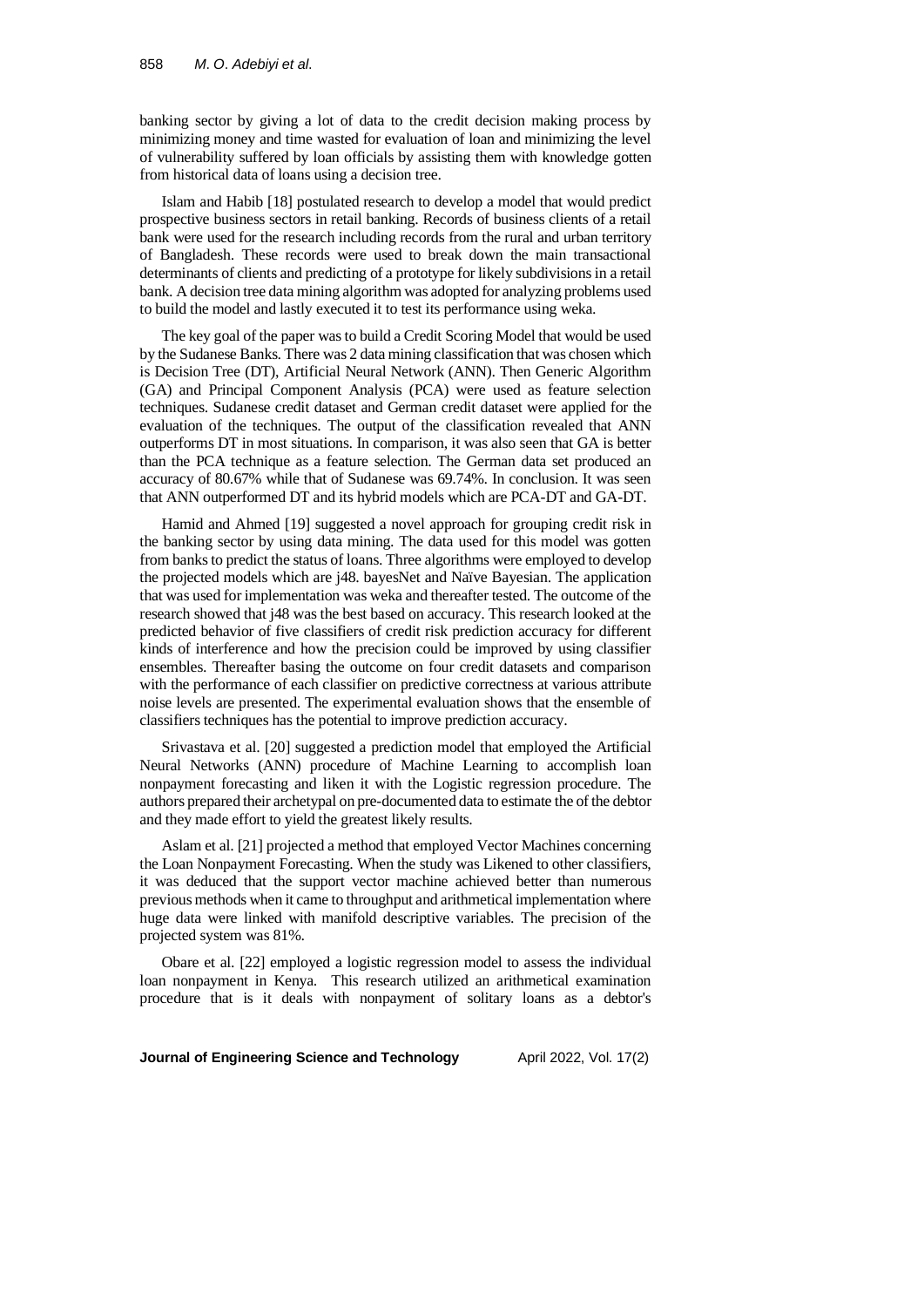characteristics. The prototype had a train data precision of 0.7727 and test data of 0.7333. The logistic regression model with the train and test statistics showed a precision of 0.8440 and 0.8244 respectively. The biggest downside of this model was that it has a high level of false positives.

Tariq et al. [23] presented an all-inclusive investigation and established a procedure to envisage the loan nonpayment. This investigation employed procedures termed KDD, CRISP-DM, and SEMMA. Built on specific constraints, the superlative scheme was carefully chosen, elucidated, and recommended because of its momentous physiognomies concerning the estimation of the loan nonpayment in the fiscal subdivision. This scheme has a precision of 78% and it flops since its ROC score and zone weren't upright.

Kumar et al. [24] suggested the Neural Network method for the assessment of Loan Nonpayment. The author recommended a basis to merge a neural network method that was employed to conjecture the nonpayment loans. The estimation was made in terms of the fiscal and public particulars offered by the probable borrower.

In estimating the probability of nonpayment, Kwofie et al. [25] utilized data from a microfinance company to estimate the effectiveness of logistic regression. The author employed predictors, for instance, age, family status, gender, years of education, years of industry, and base capital. The prognosticators which were pertinent in the method were marital position, years of business experience including base capital. This method was operative at around 91 percent nevertheless the crucial weakness was that the variation stated in the outcome was insignificant.

Jayadev et al. [26] made effort to employ the utilization of machine learning to train the archetypal and set the classifier as LSVM and the competence measured as RMSE. The weakness was that its lessened productivity if the descriptive variables were a smaller amount than 10. He also made effort to train the model utilizing ANN. In this, the Neural Network classifier was 93 percent precise.

Khandani et al. [27] projected logistic regression as 86 percent precise. Its limitation was that owing to the linearity communication between them, its misplaced productivity in data with a huge number of variables.

Hassan and Abraham [28] make effort to train their proposed method by employing ANN. They employed an optimizer named "Adam," which had 2 impervious coatings of 20 nodes respectively and set the number of periods to 1000. The scheme was 93 percent precise, nevertheless, the method was over proficient and didn't accomplish well in the test dataset.

### **3.Material and Method**

This section discussed how data used in this study were gathered and the method used for the designer of the proposed system.

### **3.1.Data collection**

Requirement's elicitation was done by collecting user information from the Igboora Micro Finance Bank. The data collected was mainly derived from the past credit history of customers who had collected a loan from the bank. The data used was the Igboora microfinance bank data set containing 14 columns and 1057 rows. The variables contained in the dataset are the value of the loan, date granted, interest rate,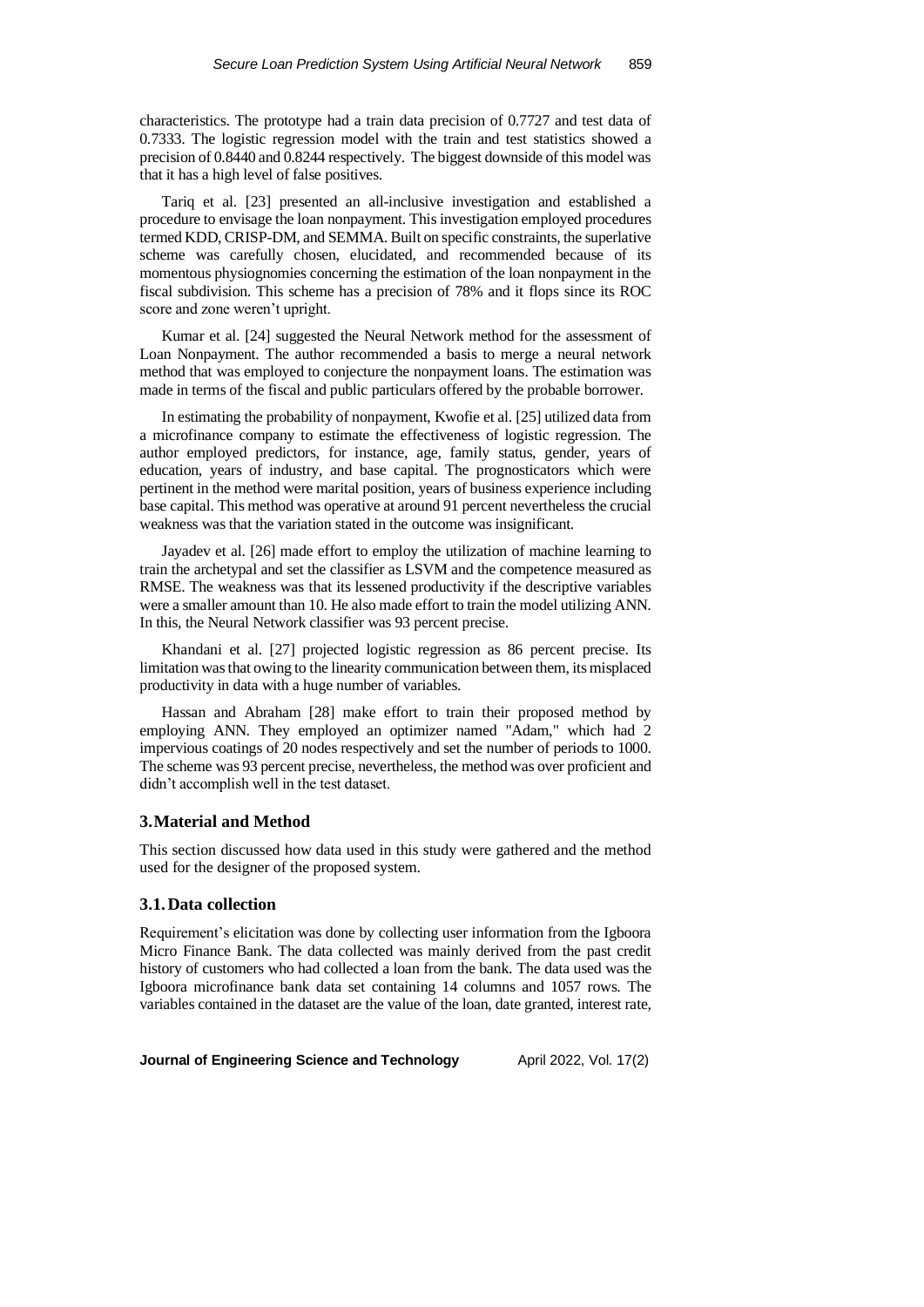maturity date, text66, security, security value, balance, purpose, categorization, marital, sex, age, IsPaid. For the smooth running of the application, the following libraries have to be installed and imported. They are TensorFlow, theano, and Keras.

Many factors determine whether a loan would be paid back, in the traditional approach the 5 Cs of credit scoring was used which includes:

- i. Collateral: This refers to an asset o of great importance and value which when sold could cover the value of the money loaned.
- ii.Credit History: This is also known as Character. The records of any individual or organization wanting to borrow a loan are checked. If the person/organization were able to pay back within the specified period such a person has a good credit history, otherwise a bad credit history.
- iii. Capital: The amount that is to be collected s also a great determinant if the loan would be paid back. If an individual borrows \$500,000 it is easier to pay back than someone who collects a loan of \$1,000,000.
- iv. Condition: The purpose for which loans are being collected differs from person to person. A person that collects a loan for personal upkeep or hospital bills is likely not to pay back the loan compared to someone who collects it for a business that would yield much greater rewards because it involves investment. The condition of the loan could also include interest rate, amount of principal, and so on.
- v. Capacity: The income of the loaner is also a great determinant. Someone who has a stable job, and a good wage/salary are more likely to pay back the loan than someone who doesn't. The length of time a person has spent on a job should also be checked.

### **3.2.System design**

In this sub-section, the way the equipment would interact and assist in selecting the right technologies for the system was discussed. This also involves using the specific requirement of the bank (that is used as a case study in this research) in designing the elements of the system such as its modules, UMLs, components, and interfaces. Various UMLs were used in this study for instance Use cases, Activity diagram, Class diagram, and Sequence diagram.

Figure 1 shows the use case diagram for the administrator of the loan prediction system that shows the various actions performed by the administrator of the loan prediction system. Figure 2 shows the use case diagram for a manager of a loan prediction system, and this shows all the tasks performed by the manager in the system. Lastly, Fig. 3 shows the use case diagram for a system admin of a loan prediction system.

Figure 4 shows the class diagram of the loan prediction system, and this is the visual representation that shows how object classes of the proposed system interact with other classes and also the associations among the classes of the loan prediction system. This also defines all the packages, interfaces, and classes that make up the proposed system and how these components interrelate with each other.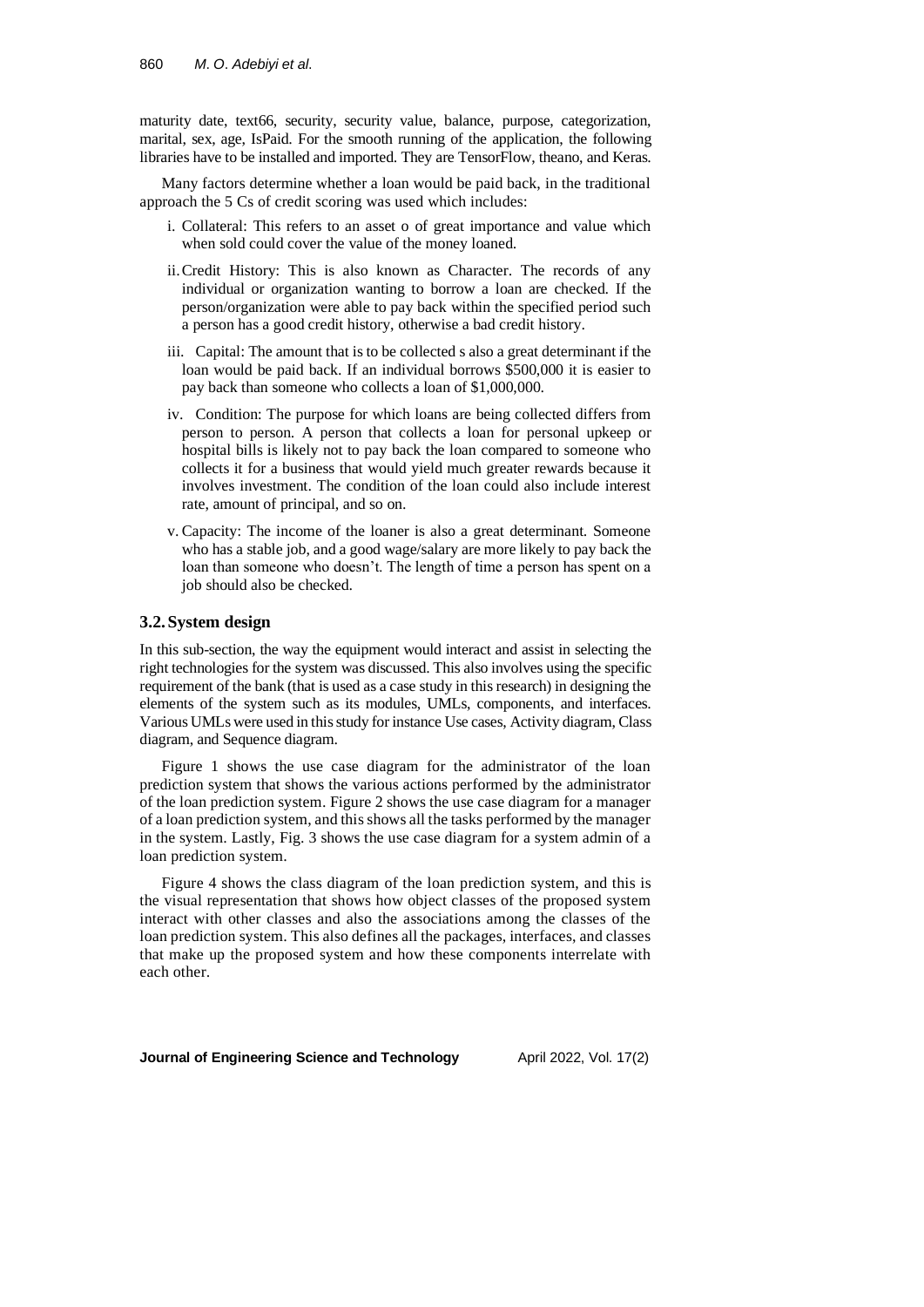

**Fig. 1. A use case diagram for the admin of a loan prediction system.**



**Fig. 2. A use case diagram for a manager of a loan prediction system.**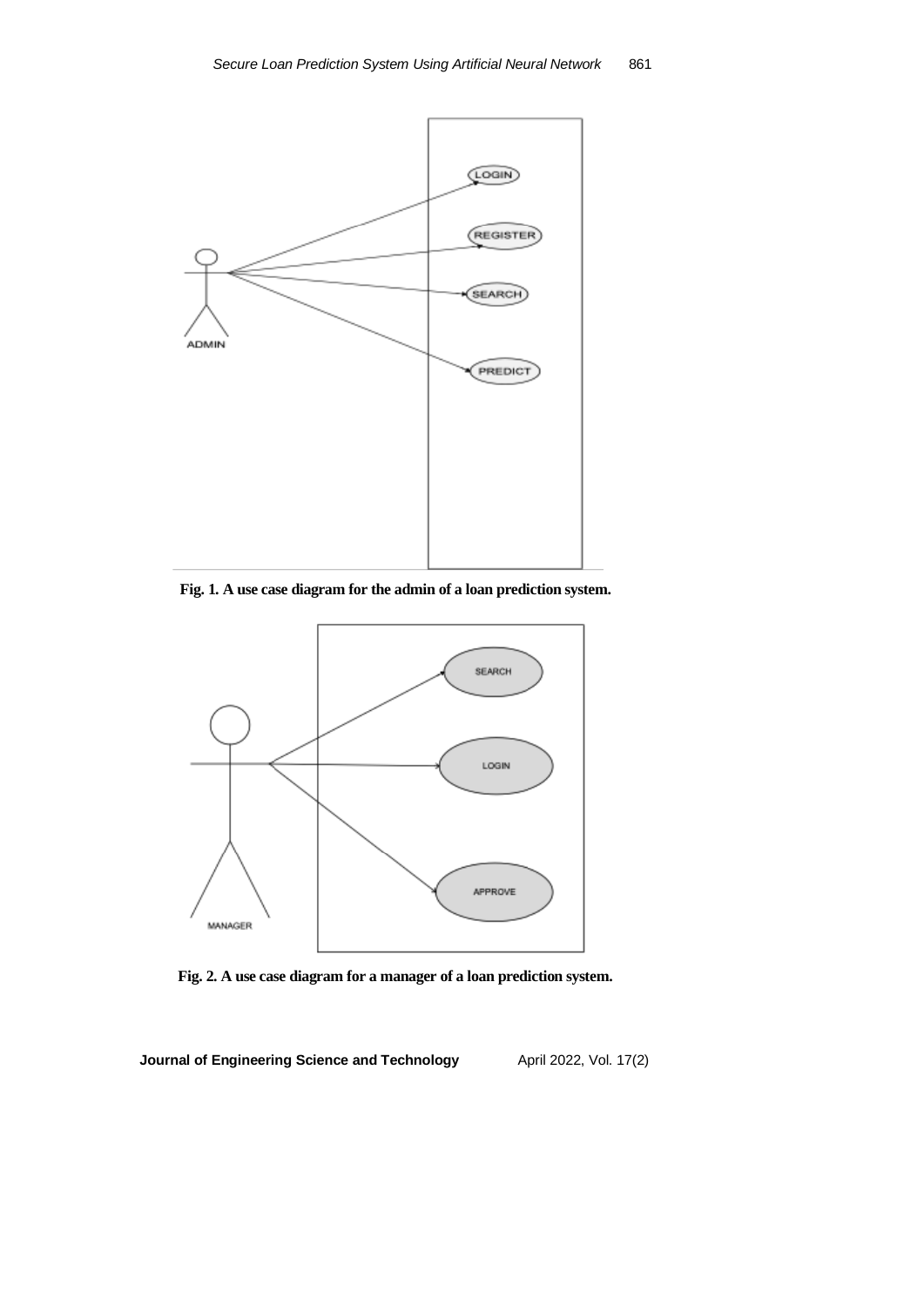

**Fig. 3. A use case diagram for a system admin of a loan prediction system.**



**Fig. 4. Class diagram of a loan prediction system.**

Figure 5 shows the sequence diagram of the loan prediction system which shows and model the various communication exchange among the actors and the objects within the loan prediction system and also the interactions between system components.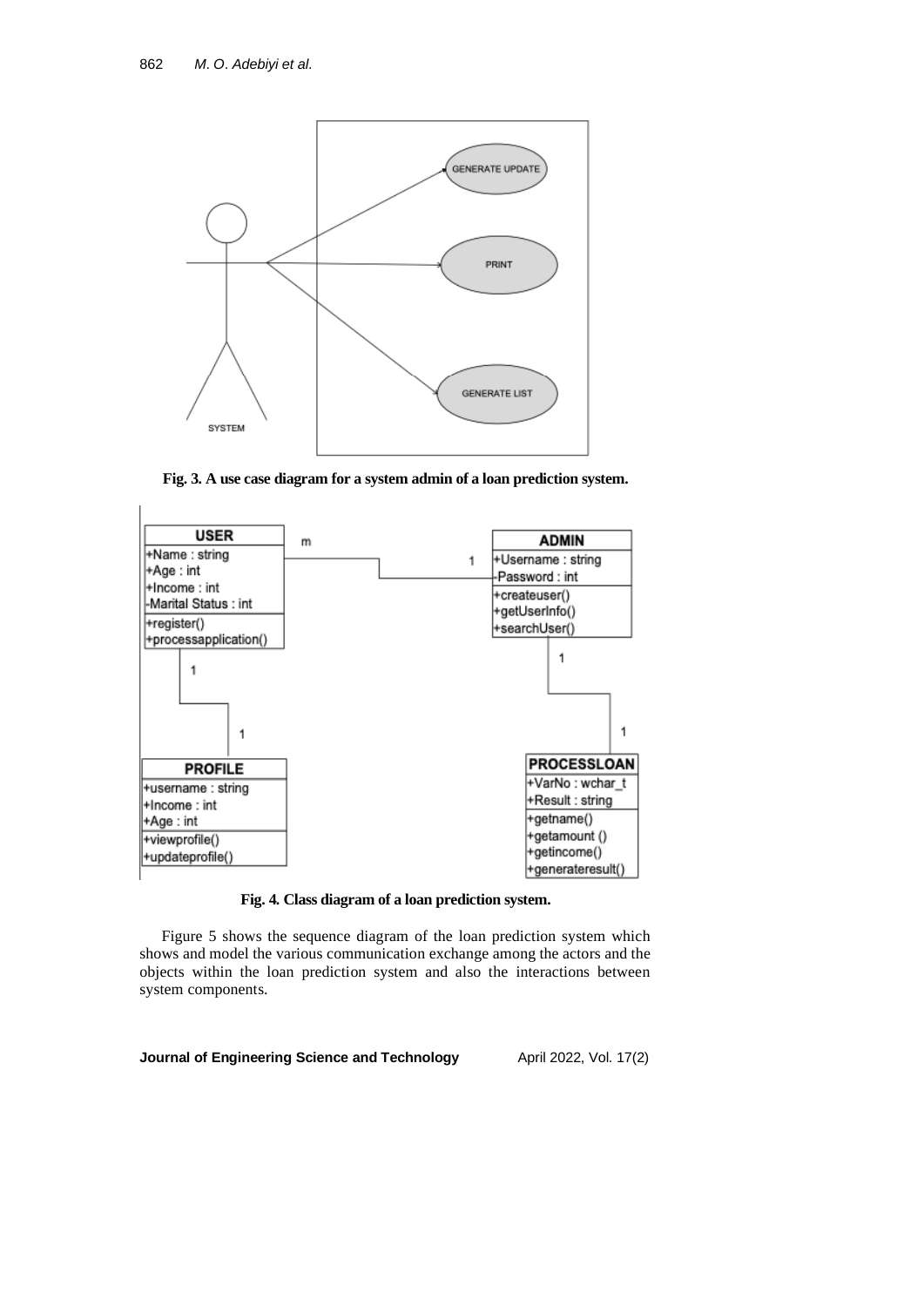

**Fig. 5. Sequence diagram of the loan prediction system.**

Figure 6 shows the activity diagram of the proposed system, and this is used to model the processing of data, and this shows the activities involved in the system process. This also helps to show the flow of activities in the loan prediction system and the sequence from one activity to the other.



**Fig. 6. Activity diagram of the loan prediction system.**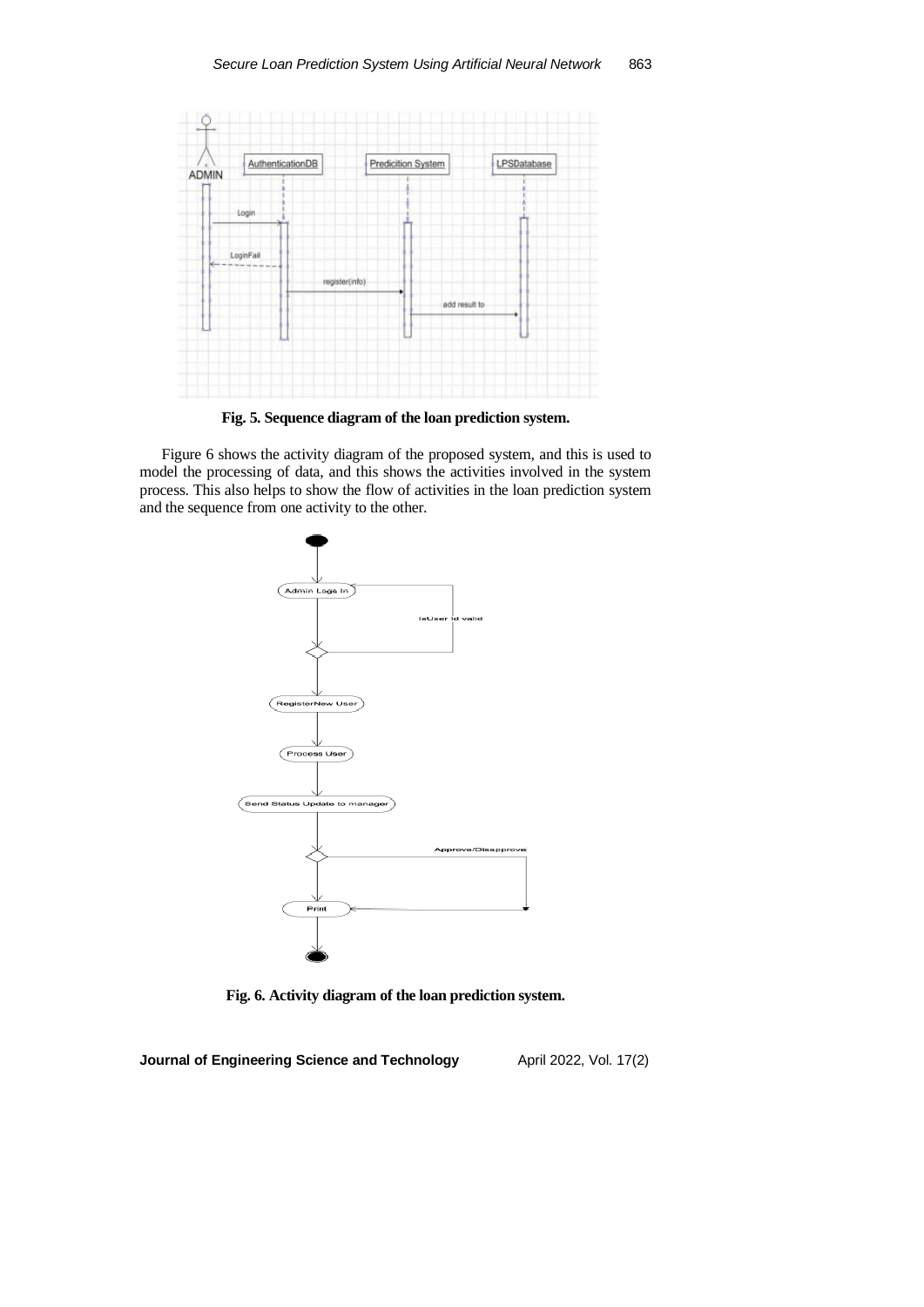## **4.Results and Discussion**

In this session, the implementation details for the Loan Prediction System were explained and displayed. Implementation is the fourth phase of system design and implementation. The loan prediction system has been developed to ensure a flexible, easy, and interactive interface for the users. This section also shows the entire process involved in the development of our artificial neural network from scratch from data preparation up to model evaluation.

## **4.1.Data preparation**

**i. Encoding the categorical data (converting the string to integer):** Due to the nature of the algorithm, the authors are going to transform the categorical variables in the dataset to numerical variables to be able to be processed. Encoding is done by creating a simple dummy variable of each categorical variable. We do this by assigning a unit to each category. In our dataset we have a row which contains categorical variables such as marital status (married, single, divorced, separated, widowed), units are assigned to each of the categories for married 0 can be assigned, for single 1 can be assigned, for divorced 2 can be assigned, etc. The function that does this is the LabelEncoder() function as shown in Fig. 7.



## **Fig. 7. Conversion of categorical variables to numerical values (source: personal code)**

**ii. OneHotEncoding:** This is the next process after assigning units to the various categories. The problem with label encoding is it assumes that the higher the categorical data he more important it is. Figure 8 shows the impact of OneHotEncoder on the dataset. For example, it would assume divorced is of more importance than married because it has a higher dummy variable. This is why we need the OneHotEncoder() function which creates binary variables for each of the categories. For example, in our data set, we have a categorical set that contains 5 categories, which means 5 binary variables would be created one column representing the variables individually.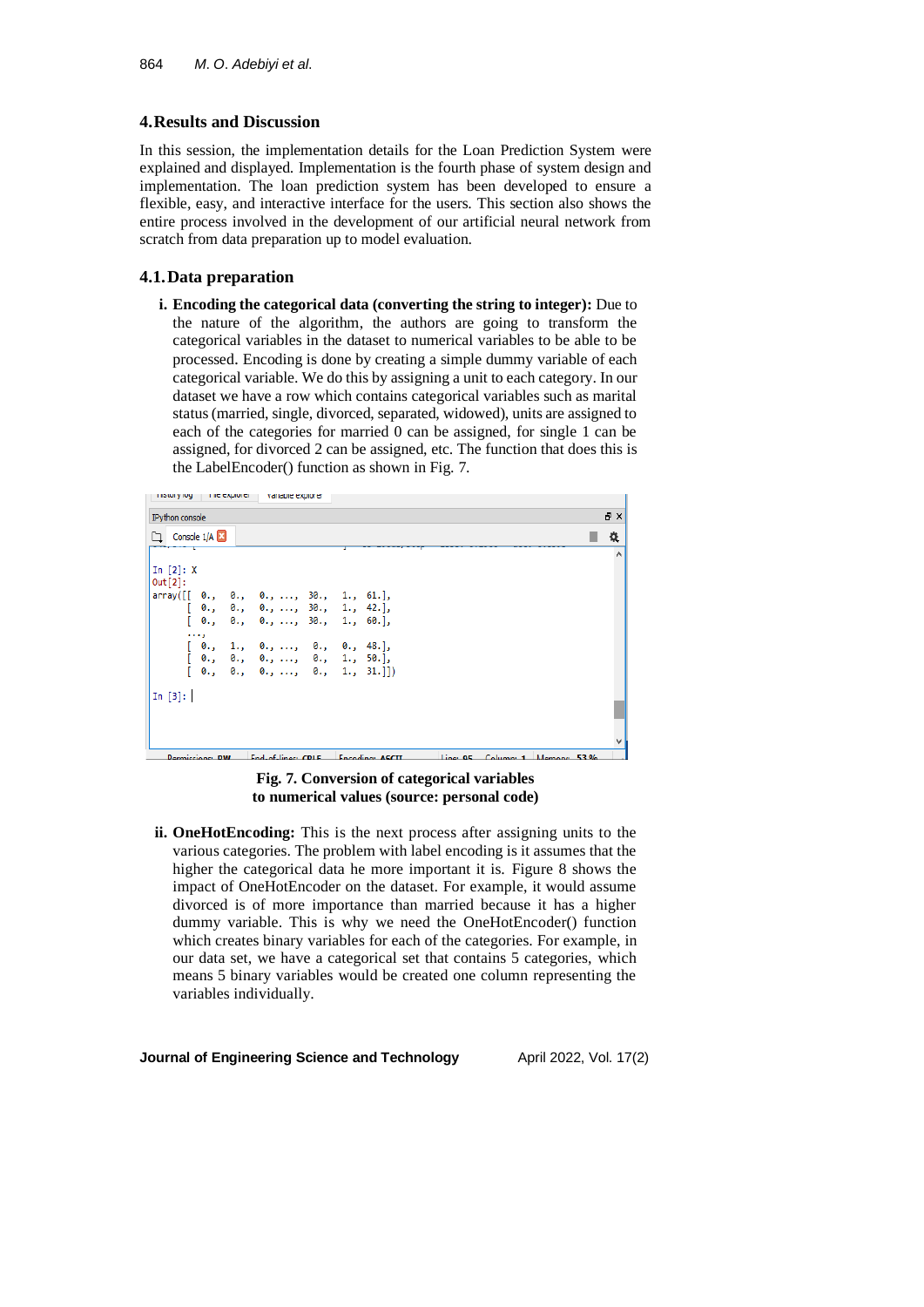|                | $\bullet$      | 1              | $\overline{\mathbf{c}}$ | 3         | $\overline{4}$ | 5         | 6            | $\overline{7}$ |
|----------------|----------------|----------------|-------------------------|-----------|----------------|-----------|--------------|----------------|
|                | ø              | ø              | ø                       | ø         | $\mathbf 1$    | 30        | $\mathbf 1$  | 61             |
| 0              |                |                |                         |           |                |           |              |                |
| 1              | $\theta$       | $\bullet$      | $\bullet$               | $\theta$  | $\bullet$      | 30        | $\mathbf 1$  | 42             |
| $\overline{a}$ | $\theta$       | $\bullet$      | $\bullet$               | ø         | $\mathbf{1}$   | 30        | $\mathbf{1}$ | 60             |
| 3              | $\bullet$      | $\bullet$      | $\bullet$               | ø         | $\mathbf{1}$   | 30        | $\mathbf{1}$ | 37             |
| 4              | ø              | $\pmb{\theta}$ | $\bullet$               | ø         | $\mathbf 1$    | 30        | $\mathbf{1}$ | 59             |
| 5              | ø              | $\mathbf 1$    | $\bullet$               | $\bullet$ | $\overline{1}$ | 30        | $\mathbf{1}$ | 41             |
| 6              | $\theta$       | $\mathbf 1$    | $\bullet$               | $\bullet$ | $\mathbf 1$    | 30        | $\mathbf{1}$ | 26             |
| $\overline{7}$ | $\theta$       | ø              | ø                       | ø         | $\mathbf 1$    | $\bullet$ | $\mathbf 1$  | 40             |
| 8              | $\theta$       | $\pmb{\theta}$ | $\mathbf{1}$            | $\theta$  | $\pmb{\theta}$ | 30        | $\theta$     | 36             |
| 9              | $\theta$       | $\pmb{\theta}$ | $\bullet$               | ø         | $\mathbf 1$    | 30        | ø            | 63             |
| 10             | $\pmb{\Theta}$ | $\mathbf 1$    | ø                       | $\theta$  | $\mathbf 1$    | 30        | $\theta$     | 40             |
| 11             | $\pmb{\Theta}$ | $\bullet$      | ø                       | ø         | $\mathbf 1$    | 30        | $\mathbf 1$  | 52             |
| 12             | $\theta$       | $\bullet$      | $\bullet$               | $\theta$  | $\bullet$      | $\bullet$ | $\theta$     | 38             |
| 13             | $\bullet$      | $\mathbf 1$    | $\bullet$               | $\bullet$ | $\overline{1}$ | 30        | ø            | 45             |
| 14             | $\theta$       | $\bullet$      | $\bullet$               | ø         | ø              | 27        | $\mathbf{1}$ | 29             |
| 15             | $\bullet$      | $\bullet$      | $\bullet$               | ø         | $\overline{1}$ | 30        | ø            | 54             |
| 16             | ø              | $\pmb{\theta}$ | ø                       | $\bullet$ | $\mathbf 1$    | 30        | $\mathbf{1}$ | 49             |
| 17             | $\theta$       | $\pmb{\theta}$ | $\bullet$               | $\theta$  | $\overline{1}$ | 30        | $\theta$     | 30             |
| 18             | $\mathbf{1}$   | $\theta$       | ø                       | $\theta$  | $\mathbf{1}$   | 30        | $\theta$     | 24             |
|                |                |                |                         |           |                | жň.       |              | ш              |



- **iii. Splitting the data set into training and test data:** The data was split into two. First, the training dataset and secondly, the test data set in the ratio 1:4. The training data set was used to teach the model while the test was used to validate the result of the trained model.
- **iv. Feature scaling/normalization:** Normalization helps to rescale the various numerical attribute to values between the range of 0 and 1 or -1 and +1 that is the maximum value being 1 and the minimum value is 0. Data normalization is needed when the data we are dealing with has a lot of varying scales this is done to eliminate the influence of one variable over the other thereby making the data set consistent with the other data used in the system (in the Igboora bank data set we have the value of the loan (2,000,000 - 20,000), age (21- 65) and interest rate (0-30). Figure 9 shows the impact of feature scaling on the dataset.

|                         | $\Omega$    | 1           | $\overline{c}$ | 3           | 4          | 5          | 6          | $\overline{7}$ |
|-------------------------|-------------|-------------|----------------|-------------|------------|------------|------------|----------------|
| $\Omega$                | $-0.174501$ | $-0.560058$ | $-0.19503$     | $-0.155606$ | 0.600107   | 0.485506   | $-1.20212$ | 1.07636        |
| 1                       | $-0.174501$ | 1.78553     | $-0.19503$     | $-0.155606$ | 0.600107   | 0.485506   | 0.831865   | $-0.620508$    |
| $\overline{c}$          | $-0.174501$ | $-0.560058$ | $-0.19503$     | $-0.155606$ | 0.600107   | 0.485506   | 0.831865   | $-0.389117$    |
| $\overline{\mathbf{3}}$ | $-0.174501$ | 1.78553     | $-0.19503$     | $-0.155606$ | $-1.66637$ | 0.485506   | 0.831865   | 1.61627        |
| $\overline{4}$          | $-0.174501$ | $-0.560058$ | $-0.19503$     | $-0.155606$ | 0.600107   | 0.485506   | $-1.20212$ | $-0.234856$    |
| 5                       | $-0.174501$ | $-0.560058$ | $-0.19503$     | $-0.155606$ | 0.600107   | 0.485506   | 0.831865   | $-0.697638$    |
| 6                       | $-0.174501$ | $-0.560058$ | $-0.19503$     | $-0.155606$ | 0.600107   | 0.485506   | 0.831865   | $-1.31468$     |
| $\overline{7}$          | $-0.174501$ | $-0.560058$ | $-0.19503$     | $-0.155606$ | 0.600107   | 0.485506   | 0.831865   | $-0.466247$    |
| 8                       | $-0.174501$ | $-0.560058$ | $-0.19503$     | $-0.155606$ | 0.600107   | 0.485506   | 0.831865   | $-0.697638$    |
| ٩                       | $-0.174501$ | $-0.560058$ | $-0.19503$     | $-0.155606$ | 0.600107   | $-2.18915$ | $-1.20212$ | $-0.00346449$  |
| 10                      | $-0.174501$ | $-0.560058$ | $-0.19503$     | $-0.155606$ | 0.600107   | 0.485506   | $-1.20212$ | 0.459318       |
| 11                      | $-0.174501$ | 1.78553     | $-0.19503$     | $-0.155606$ | $-1.66637$ | $-2.18915$ | $-1.20212$ | 1.53914        |
| 12                      | $-0.174501$ | $-0.560058$ | $-0.19503$     | $-0.155606$ | $-1.66637$ | 0.485506   | 0.831865   | $-1.6232$      |
| 13                      | $-0.174501$ | $-0.560058$ | 5.12741        | $-0.155606$ | $-1.66637$ | 0.485506   | $-1.20212$ | $-0.234856$    |
| 14                      | $-0.174501$ | $-0.560058$ | $-0.19503$     | $-0.155606$ | 0.600107   | $-2.18915$ | $-1.20212$ | $-1.16842$     |
| 15                      | $-0.174501$ | $-0.560058$ | $-0.19503$     | $-0.155606$ | $-1,66637$ | 0.485506   | 0.831865   | $-1.31468$     |
| 16                      | $-0.174501$ | $-0.560058$ | $-0.19503$     | $-0.155606$ | 0.600107   | 0.485506   | $-1.20212$ | 0.536449       |
| 17                      | $-0.174501$ | $-0.560058$ | $-0.19503$     | $-0.155606$ | 0.600107   | 0.485506   | $-1.20212$ | 1.15349        |
| 18                      | $-0.174501$ | $-0.560058$ | $-0.19503$     | $-0.155606$ | 0.600107   | $-2.18915$ | $-1.20212$ | 1.69341        |

**Fig. 9. Impact of feature scaling on the dataset (source: personal code).**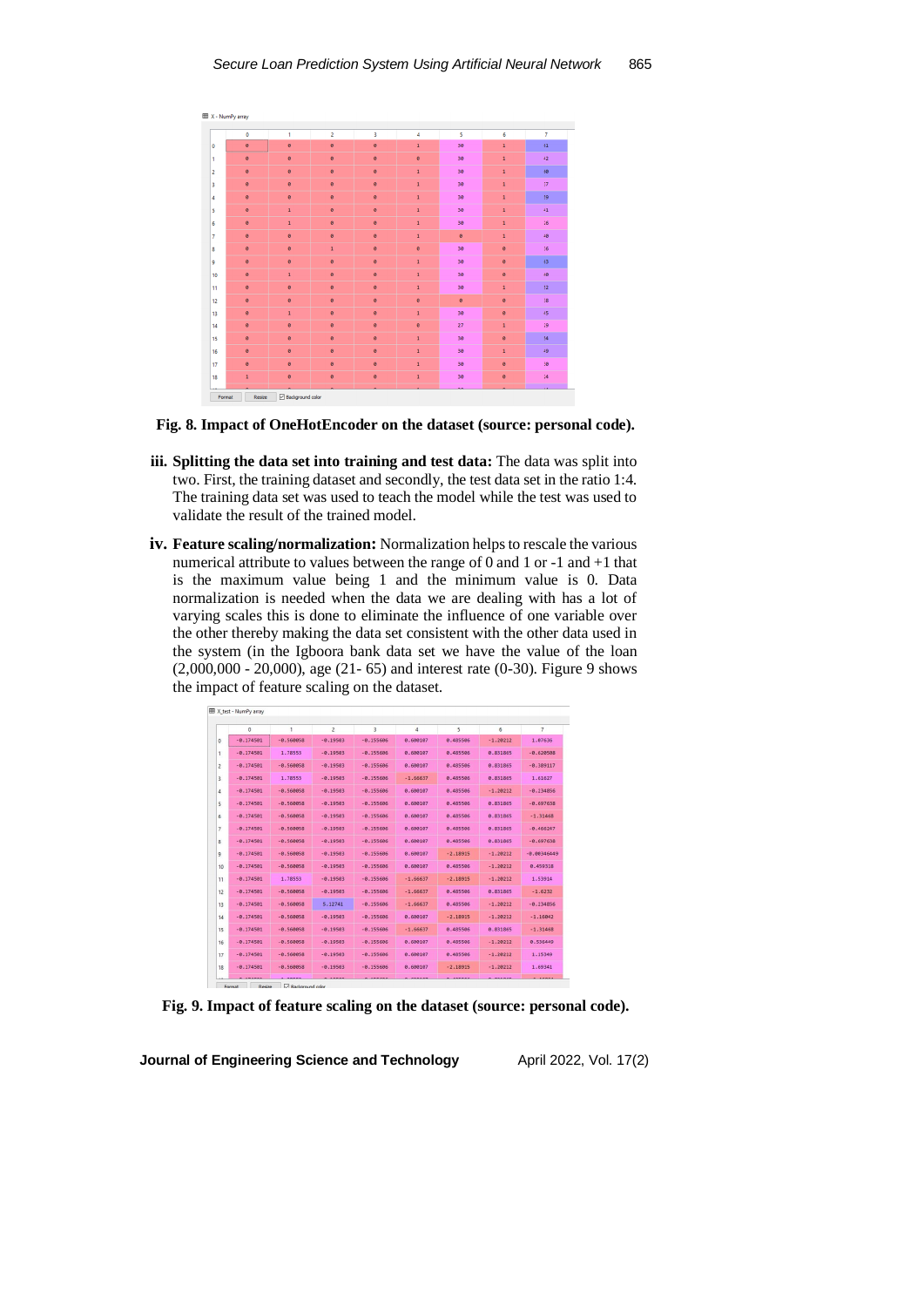### **4.2.The system algorithm**

i. **Initializing the ANN:** This process involves importing the Keras library and using it to start the algorithm as shown below.

import Keras

from Keras.models imports Sequential

from Keras.layers import Dense

 $classifier = Sequential()$ 

ii. **Adding the input layer:** The input layer is where each customer details would be entered and to do this, we would be using the following module under the dense function; units, kernel\_intializer, activation, input dim. The unit's parameter specifies the no of nodes that would be going into the first hidden layer. The kernel\_initializer is in charge of assigning weights to the different input nodes although weights initialization is very random at this stage and is usually very near to zero (0). The activation function is used on the summation of all the inputs nodes with the various associated weights to determine the frequencies by which the signals would be passed by the neuron. The best activation function to select is the one closest to 0 that's why the relu function was selected for the first input and hidden layer.

# Adding the input layer and the first hidden layer classifier.add(Dense(units= 4, kernel initializer ='uniform', activation = 'relu', input  $dim = 8$ )) # Adding the second hidden layer classifier.add(Dense(units= 4, kernel\_initializer ='uniform', activation = 'relu')) # Adding the output layer

iii. **Compiling the ANN:** This is where the bulk of the work is done that is the algorithm is compiled here. The optimizer is the one that helps us select the algorithm that can help us find the most optimal weights for each of the inputs nodes and we know that weights are assigned according to the level of importance of each node making the optimizer a very important parameter. The Stochastic Gradient Descent (SGD) algorithm is mostly used and has several types. The adaptive moments SGD also known as "Adam" is the algorithm that we are going to use. Thereafter we have the loss parameter which helps to minimize the loss/error made by the model. The binary\_crossentropy was used because our dependent variable contained just two attributes which are 0 and 1if, not we would have used the categorical\_crossentropy.

classifier.compile(optimizer = 'adam', loss = 'binary\_crossentropy', metrics = ['accuracy'])

iv. **Fitting the ANN:** Firstly we have to fit the training set of the independent and the dependent variable to the model. Epochs represent the number of times the steps would be repeated and choosing the epoch is purely random there is no particular rule to determine the epochs.

classifier.fit(X\_train, y\_train, batch\_size = 10, epochs = 50)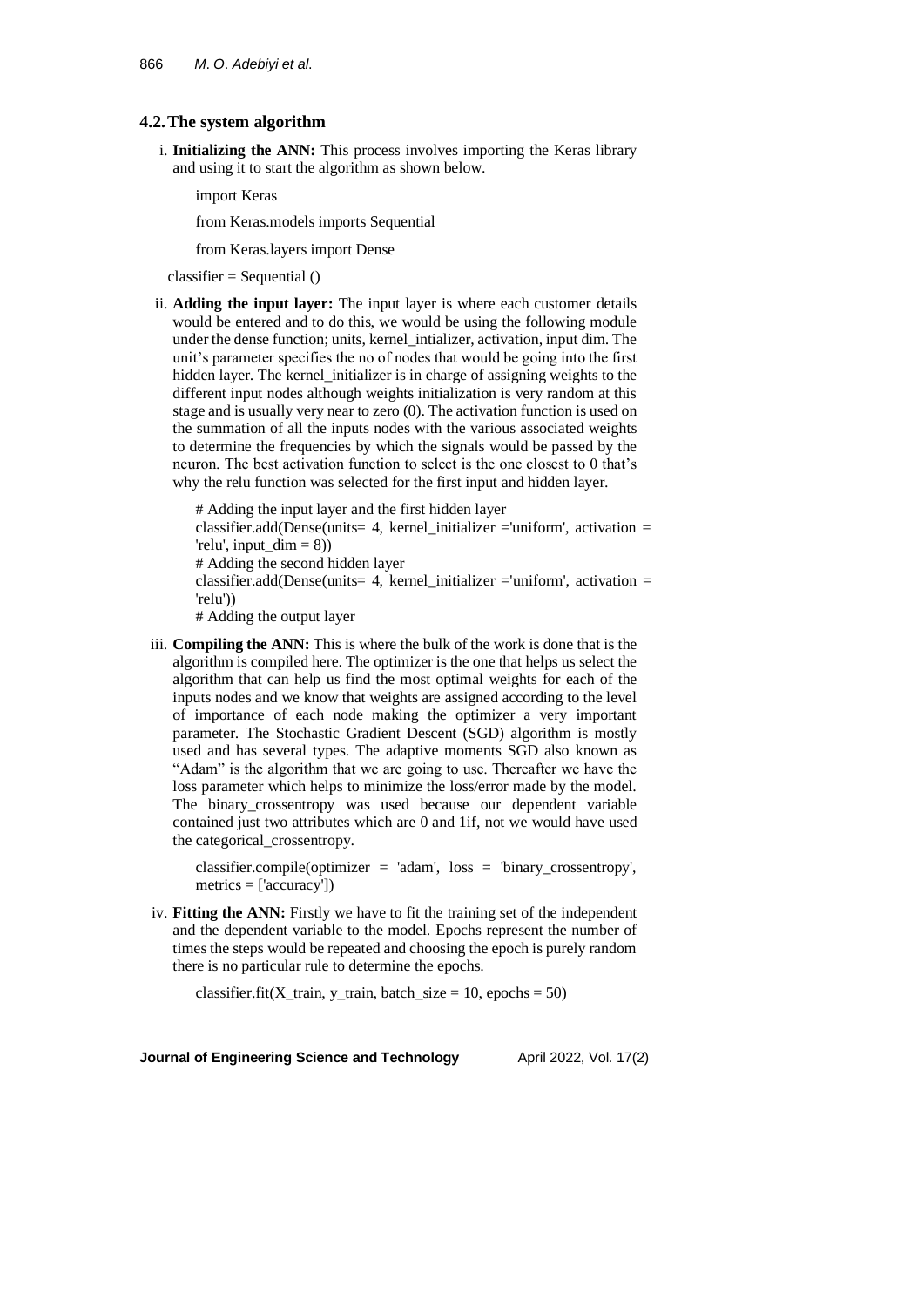v. **Predicting the test set results:** This is where we would predict whether the customer would pay back the loan or not and thereafter converts it to probability.

 $y$  pred = classifier.predict( $X$  test)

 $y_{pred} = (y_{pred} > 0.5) y_{pred} = (y_{pred} > 0.5)$ 

**vi. Model Evaluation:** This is where the model is evaluated, and the confusion matrix is used in this study.

from sklearn.metrics import confusion\_matrix  $cm =$  confusion matrix(y test, y pred)

Figure 10 shows the final result of the training and test data, and the accuracy of our model can be calculated with this result. This is discussed below:

The confusion matrix takes the predictable classes as arguments to get the prediction with; (TP = 170; TN = 24; FP = 11; FN = 7).

True Positive (TP): positive observation and predictions.

False Negative (FN): positive observation and negative prediction.

True Negative (TN): negative observation and negative prediction.

False Positive (FP): negative observation and positive prediction.

Fig 10 shows the result of confusion matric for the system

The accuracy is calculated as shown below;

Accuracy = TP+TN/TP+TN+FP+FN

 $= 170 + 24/212 = 0.9151$ 

This means our model is 91.51% accurate which is approximate to 92%.

|   | E cm - NumPy array |                            |  |    | п      | $\times$ |
|---|--------------------|----------------------------|--|----|--------|----------|
|   |                    |                            |  |    |        |          |
|   | $\Omega$           | 1                          |  |    |        |          |
| Ō | 24                 | 11                         |  |    |        |          |
| 1 | 7                  | 170                        |  |    |        |          |
|   |                    |                            |  |    |        |          |
|   |                    |                            |  |    |        |          |
|   |                    |                            |  |    |        |          |
|   |                    |                            |  |    |        |          |
|   | Format             | Background color<br>Resize |  |    |        |          |
|   |                    |                            |  | OK | Cancel |          |

**Fig. 10. Result of the Confusion matrix (source: personal code).**

### **4.3.Implementation tools used for the system development**

- i. PYTHON Programming: This is a free open source, friendly and easy high-level general-purpose programming language which was used to program the neural network.
- ii. SPYDER.: Spyder is embedded inside an anaconda and was chosen because it is one of the best ideas for coding with python. Spyder full name scientific python development is very good in data mining because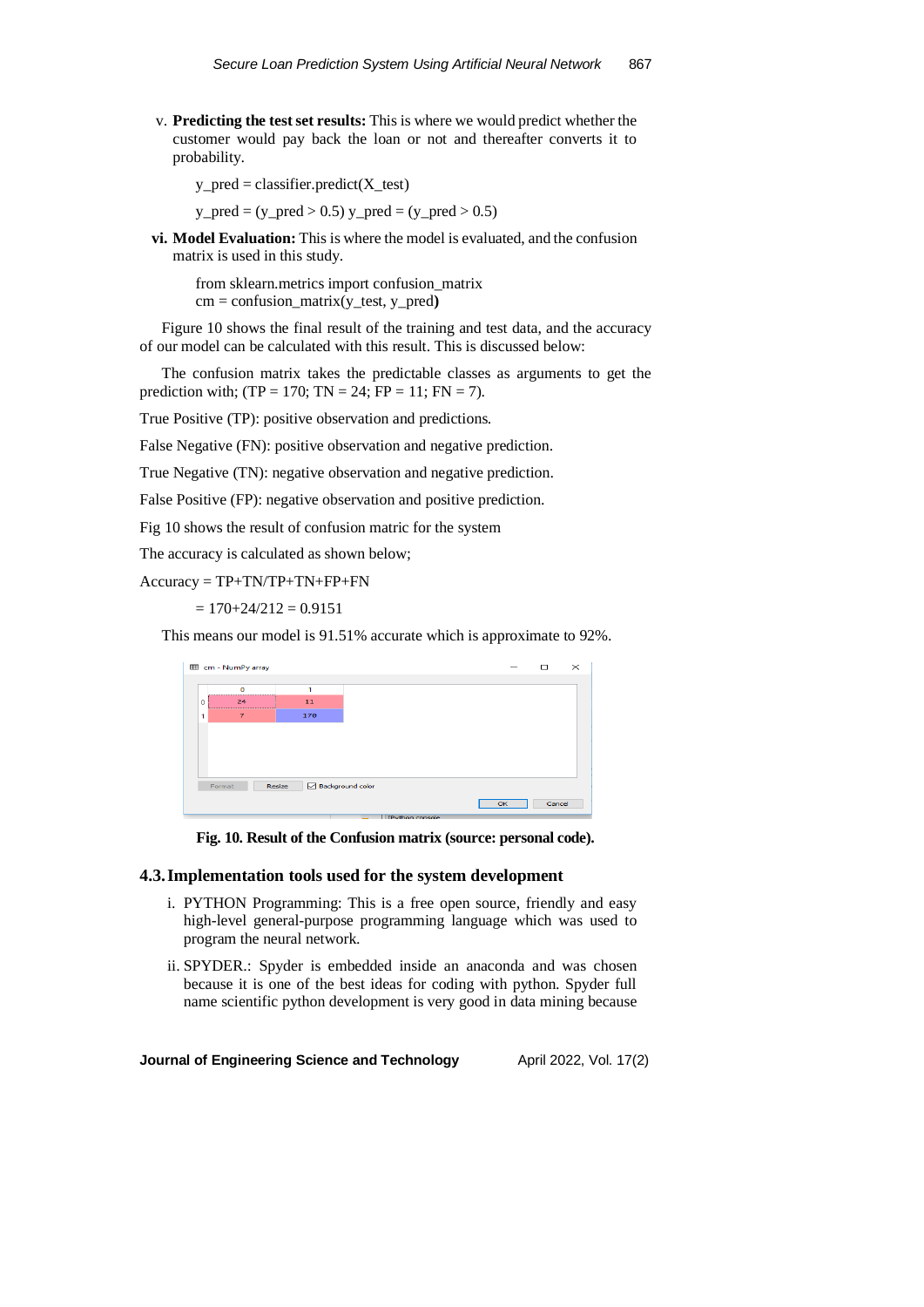of the scientific components/libraries which are embedded inside of it. Numpy is a library in spyder which can is useful when dealing with multidimensional arrays or very high computation functions. It also has Matplotlib which is useful when plots are to be embedded inside an application.

- iii. SUBLIME: This was the IDE that was used to program the front end which is HTML, CSS, and BootStrap. It is very good because it allows several plugins to be embedded inside of it easily. It is a free code editor that was developed using python APIs.
- iv.HTML: HyperText Markup Language is the programming language that is used for building web pages and applications. When combined with Javascript and CSS it forms a very strong technology that the world wide web can use. HTML elements and tags are what makeup HTML pages. All HTML elements are embedded inside tags and all HTML elements must have a header and a body. Lastly, all HTML documents must have this declaration (<!DOCTYPE html>) or else various browsers would revert it to quirk modes for rendering.

### **4.4.Program modules and interfaces**

This subsection shows the implementation result interfaces of the proposed system. Figure 11 shows the home page of the system and a summary of the entire system. It also helps in the navigation of the loan prediction system developed. Here you have buttons such as About us, Contact, Sign in, and Register. When you click on each of the buttons, it navigates you to another page.



**Fig. 11. Developed system home page interface.**

Figure 12 shows the about us interface that is the Loan Prediction System which gives a summary of what the Loan Prediction System is all about. This interface is where the customers get to know what the bank is into that is their activities.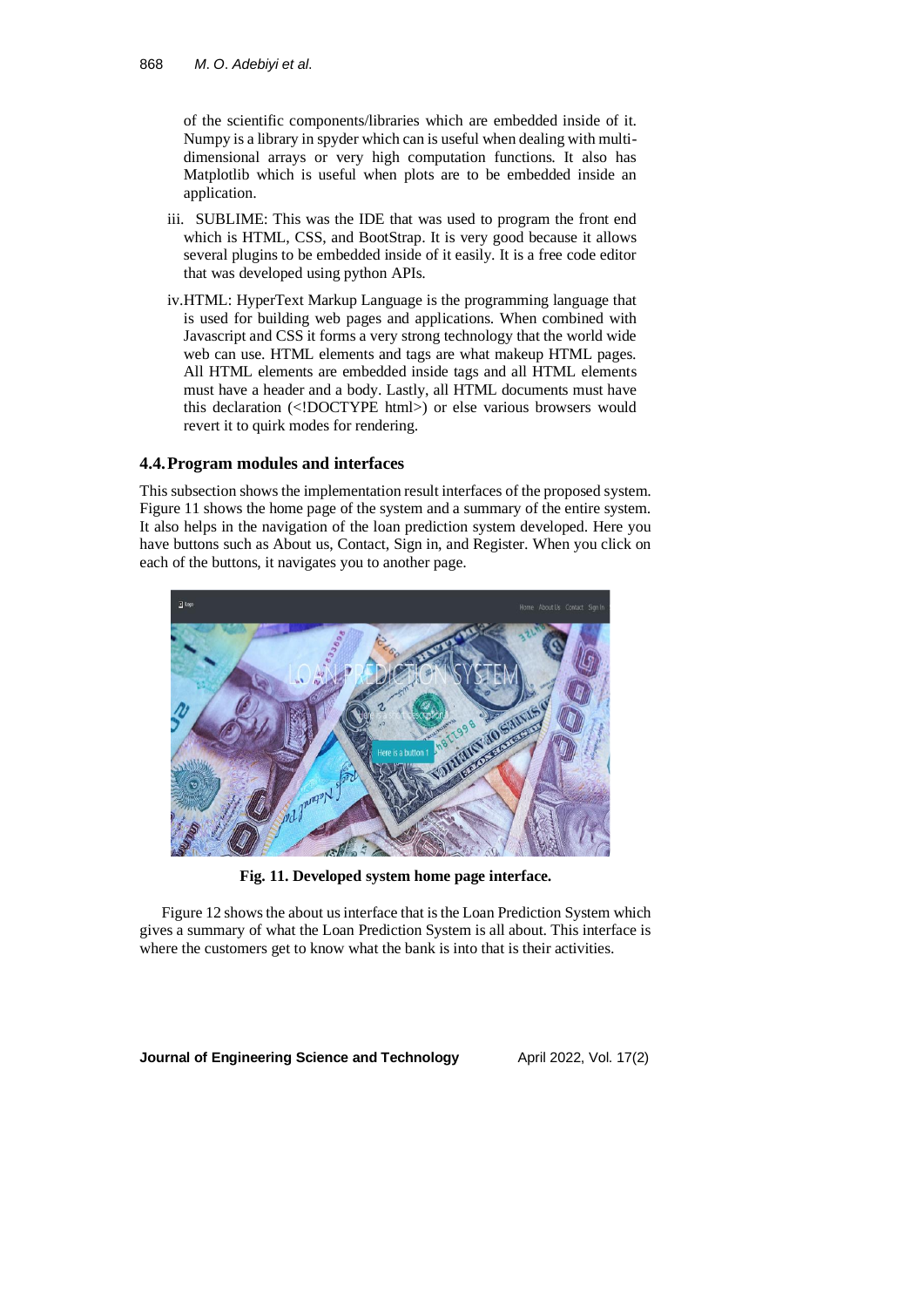

#### **Fig. 12. The system about the Loan Prediction System (LPS) interface.**

Figure 13 shows the contact section of the system which provides details on how to reach the developers of the system in case of any malfunction or update with the system. If a customer has one or two complaints or inquiries to make, this is where the contact information is acquired or gotten.

| 巪                                                                                                                         | ⊫                          | F                                                                                                                                                      |
|---------------------------------------------------------------------------------------------------------------------------|----------------------------|--------------------------------------------------------------------------------------------------------------------------------------------------------|
| <b>LOGIN</b>                                                                                                              | <b>PROCESS ELIGIBILITY</b> | <b>PRINT RESULT</b>                                                                                                                                    |
| <b>CONTACT US</b><br><b>First Name</b><br><b>Last Name</b><br><b>Email Address</b><br><b>Phone Number</b><br>Your Message |                            | You can follow us on:<br>f(v)<br><b>9</b> Address: A5, King Court, Lagos, Nigeria.<br>Phone Number: +234813849494<br>$\vee$ Email Address: info@lp.com |

**Fig. 13. The system contact details of the LPS.**

Figure 14 shows the registration form for the system which is a form where customers' information would be inputted. This is the page where new users or customers come and register their details for the application of a loan from the bank. Registered users can also come back each time to log in and use the developed system over and over again.

Figure 15 shows the result page of the system. This is the page that displays the final result of the implementation, and this is where the result of the prediction is displayed as well. The prediction made after implementation here is that "there is a probability the user will pay back the loan".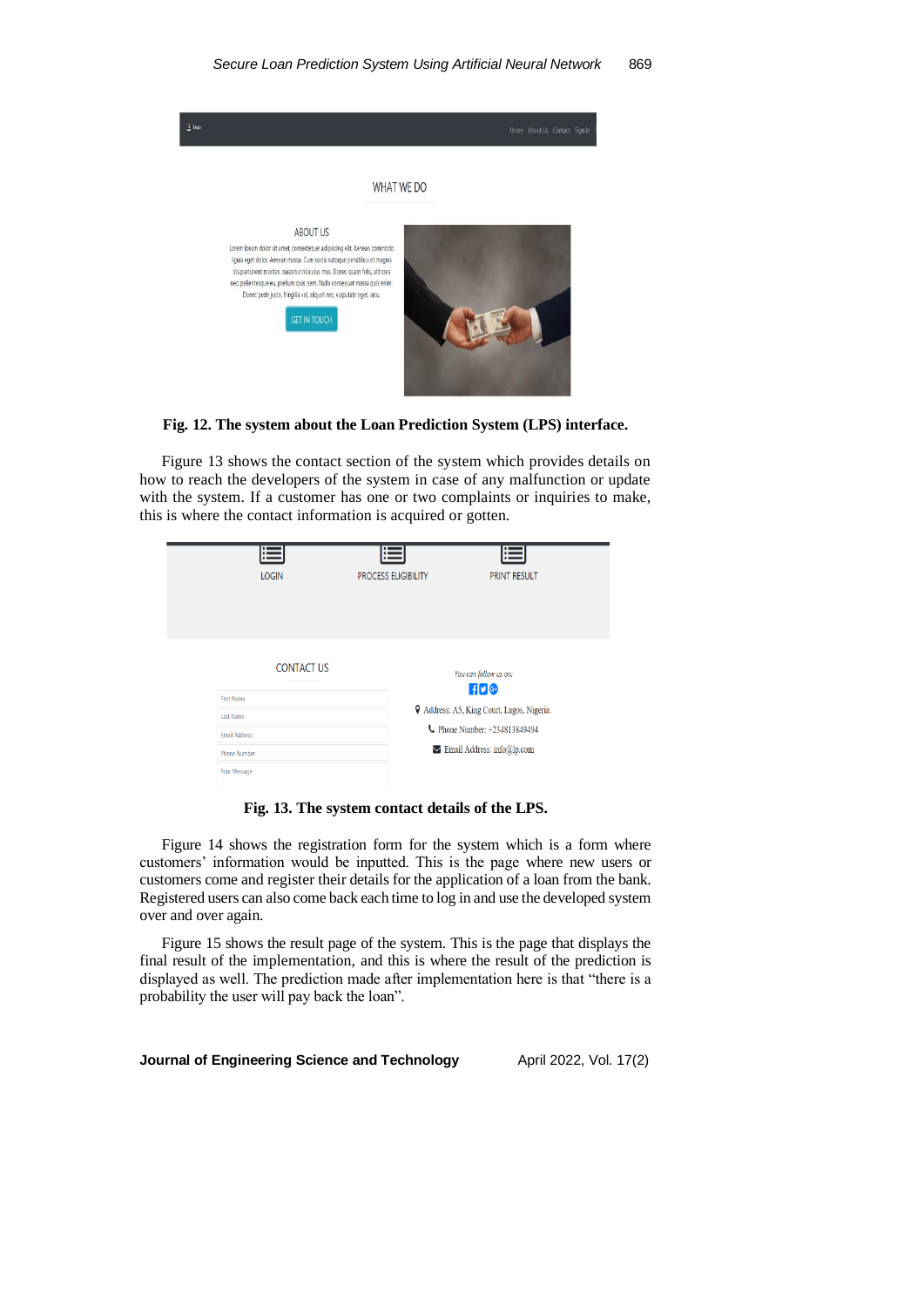

**Fig. 14. The system register page.**



**Fig. 15. Image showing the result.**

## **4.5.Performance evaluation**

Many researchers have worked in the field of loan prediction and estimation. The comparison with previous researches was shown in Table 1. Table 1 shows that the proposed system has an accuracy of 92% which makes the system an effective and accurate one for loan prediction.

**Table 1. Comparative analysis with previous researches.**

| <b>Previous Researches</b> | <b>Accuracy</b> |
|----------------------------|-----------------|
| Proposed System, 2020      | 92%             |
| Tariq et al. [23]          | 78%             |
| Obare et al. [22]          | 84%             |
| Khandani et al. [27]       | 86%             |
| Kwofie et al. [25]         | 91%             |
| Jayadev et al. [26]        | 93%             |
| Hassan and Abraham [28]    | 93%             |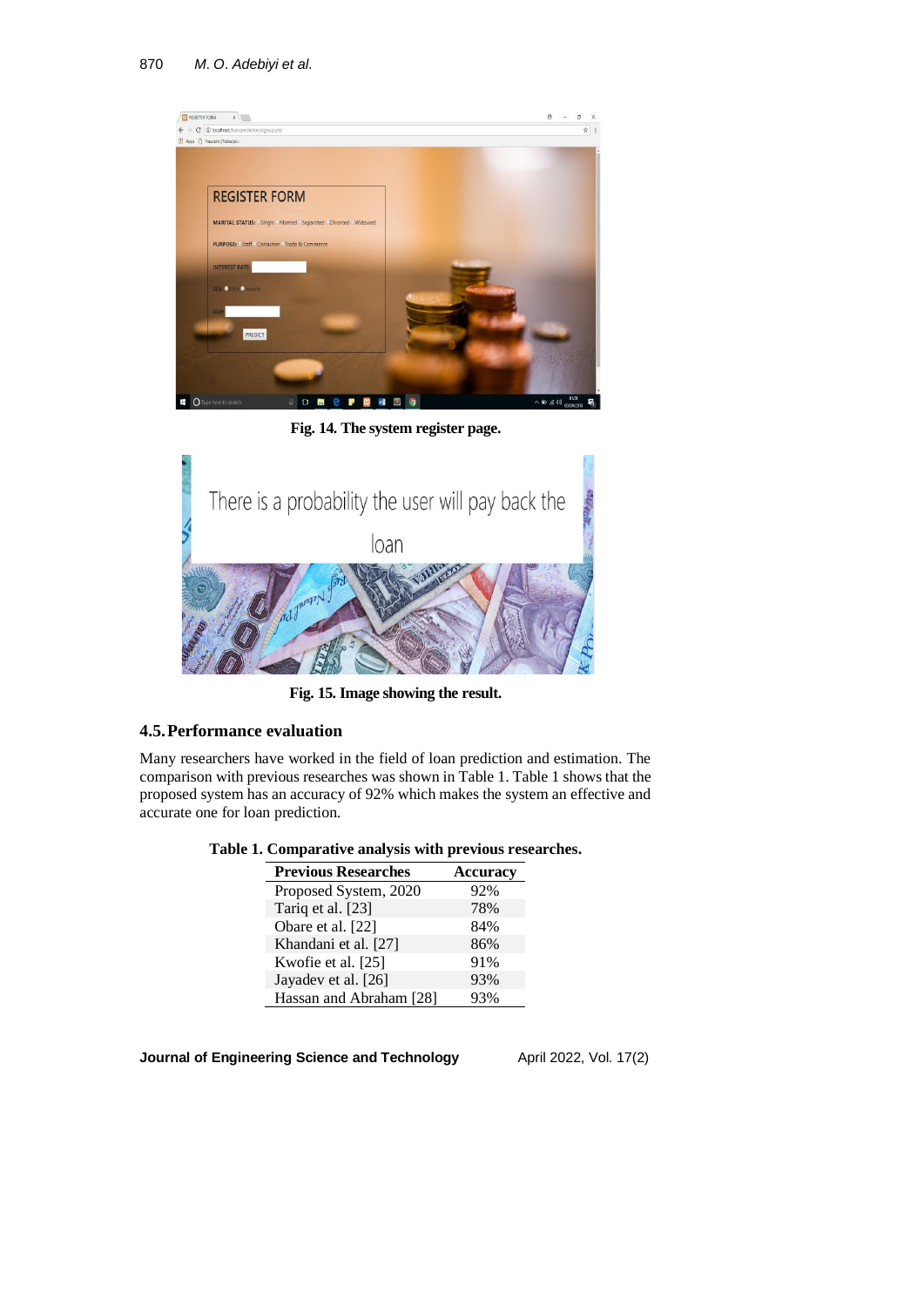### **5.Conclusion**

The emergence of big data in the world has created avenues to utilize these data. The loan prediction system has been developed to aid decision-makers such as managers in the financial industry to make an important decision which is whether a customer requesting the loan would pay back or not. The Market sensei software was reviewed which helps to predict stock prices and alerts a customer when a stock price goes up. It was developed using an Artificial Neural Network algorithm which takes the stock as the input and also graphically shows the prediction. This system is very effective but has its limitations but only covers closed-end credit. This study covers the aspect where the human being cannot easily make decisions in the loan application process which is why this study is very important because it can determine whether a bank would go bankrupt or not.

The use of a decision support system and the expert system has helped to solve major issues in the banking industry and the world at large. This study emphasizes the use of a decision support system in helping managers make decisions about loan approval and also increasing the accuracy of the decision. This is therefore a very valuable asset to the financial sector. The result shows that the system has 92% accuracy which showed that the developed system predicted well and can predict whether a loan applicant would default in repayment or not. The system can also predict whether a loan is a bad debtor payment one. The system was finally compared with other previous researches using the accuracy of the system and it was concluded that the proposed system performed better than the previous researches.

The system still has a lot that can be added to it for improvement. The G.P.U could be changed to the NAVIDIA G.P.U for efficiency and ease of use. The system could also include a progress bar that shows the progress of the loan approved and sends feedback to the manager when payment has been completed. The system should be able to explain why the user would not be able to pay back the loan and also sends feedback to the user. It should also be available to the users on the web so they can see for themselves why their loan was not approved. Other technical issues relating to security and integrity of data should be considered.

| <b>Abbreviations</b> |                                            |  |  |  |
|----------------------|--------------------------------------------|--|--|--|
| <b>ANN</b>           | Artificial Neural Network                  |  |  |  |
| Cart                 | <b>Classification and Regression Trees</b> |  |  |  |
| <b>CSS</b>           | Cascading Style Sheet                      |  |  |  |
| DT                   | Decision Tree                              |  |  |  |
| <b>GA</b>            | Generic Algorithm                          |  |  |  |
| <b>GPU</b>           | Graphic Processing Unit                    |  |  |  |
| <b>HTML</b>          | <b>Hypertext Mark-Up Language</b>          |  |  |  |
| <b>KDD</b>           | <b>Knowledge Discovery Database</b>        |  |  |  |
| <b>KNN</b>           | K-Nearest Neighbour                        |  |  |  |
| <b>LPS</b>           | Loan Prediction System                     |  |  |  |
| <b>NLP</b>           | Natural Language Processing                |  |  |  |
| <b>PCA</b>           | Principal Component Analysis               |  |  |  |
| UML                  | Universal Modelling Language               |  |  |  |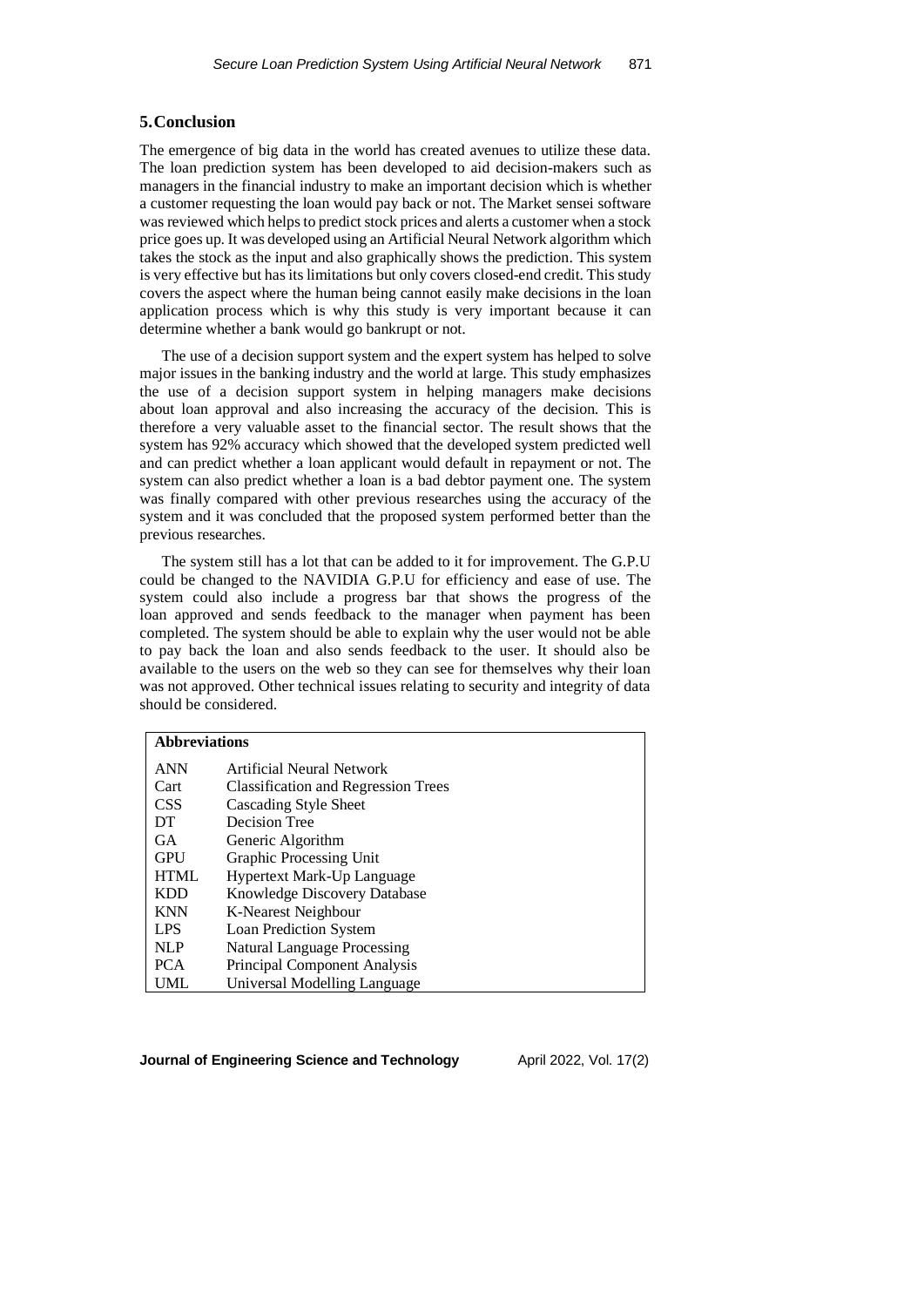## **References**

- 1. Ince, H.; and Aktan, B.A. (2009). Comparison of data mining techniques for credit scoring in banking: A managerial perspective. *Journal of Business Economics and Management*, 10(3), 233-240.
- 2. Lee, T.-S.; Chiu, C.-C.; Chou, Y.-C.; and Lu, C-.J. (2006). Mining the customer credit using classification and regression tree and multivariate adaptive regression splines. *Computational Statistics & Data Analysis*, 50(4), 1113-1130.
- 3. Yeh, I.-C.; and Lien, C.-h. (2009). The comparisons of data mining techniques for the predictive accuracy of the probability of default of credit card clients. *Expert Systems with Applications*, 36(2), 2473-2480.
- 4. Oladele, T.O.; Ogundokun, R.O.; Kayode, A.A.; Adegun, A.A.; Adebiyi, M.O. (2019). Application of data mining algorithms for feature selection and prediction of diabetic retinopathy. In: Misra S. et al. (eds.) *Computational science and its applications* – ICCSA 2019. ICCSA 2019. Lecture Notes in Computer Science, vol 11623. Springer, Cham.
- 5. Omolewa, O.T.; Oladele, A.T.; Adeyinka, A.A.; and Oluwaseun, O.R. (2019). Prediction of student's academic performance using k-Means clustering and multiple linear regressions. *Journal of Engineering and Applied Sciences*, 14(22), 8254-8260.
- 6. Noh, Y.-K.; Park, F.C.; and Lee, D.D. (2013). K-nearest neighbor classification algorithm for multiple-choice sequential sampling. *Proceedings of the Annual Meeting of the Cognitive Science and Society* (*COGSCI* 2013), 35, 3151-3156.
- 7. Adebiyi, M.O.; Adigun, E.B.; Ogundokun, R.O.; Adeniyi, A.E.; Ayegba, P.; and Oladipupo, O.O. (2020). Semantics-based clustering approach for similar research area detection. *TELKOMNIKA* (*Telecommunication Computing Electronics and Control*), 18(4), 1874-1883.
- 8. Sudhakar, M.; and Reddy, C.V.K. (2016). Two-step credit risk assessment model for retail bank loan applications using decision tree data mining technique. *International Journal of Advanced Research in Computer Engineering and Technology*, 5(3), 705-718.
- 9. Winston, P.H. (1992). *Artificial intelligence*. (3rd ed.). Boston, MA: Addison-Wesley Longman Publishing Co Inc.
- 10. Ogundokun, R.O.; Abikoye, O.C.; Adegun, A.A.; and Awotunde, J.B. (2020). Speech recognition system: Overview of the state-of-the-arts. *International Journal of Engineering Research and Technology*, 13(3), 384-392
- 11. Adegun, A.A.; Ogundokun, R.O.; Ogbonyomi, S.; and Sadiku, P.O. (2020). Design and implementation of an intelligent gaming agent using A\* algorithm and finite state machines. *International Journal of Engineering Research and Technology*, 13(2), 191-206.
- 12. Turban, E.; Aronson, J.E.; and Liang, T.P (2005). *Decision support system and intelligent systems*. Berkley, UC: Pearson/Prentice Hall.
- 13. Druzdzel, M.J.; and Flynn, R.R (1999). *Decision support systems*. *In Bates*, *M*.*J*.*; and Maack*, *M*.*N*. (*eds*.) *Encyclopedia of Library and Information Sciences*. (3rd ed.). Boca Raton, CRC Press.